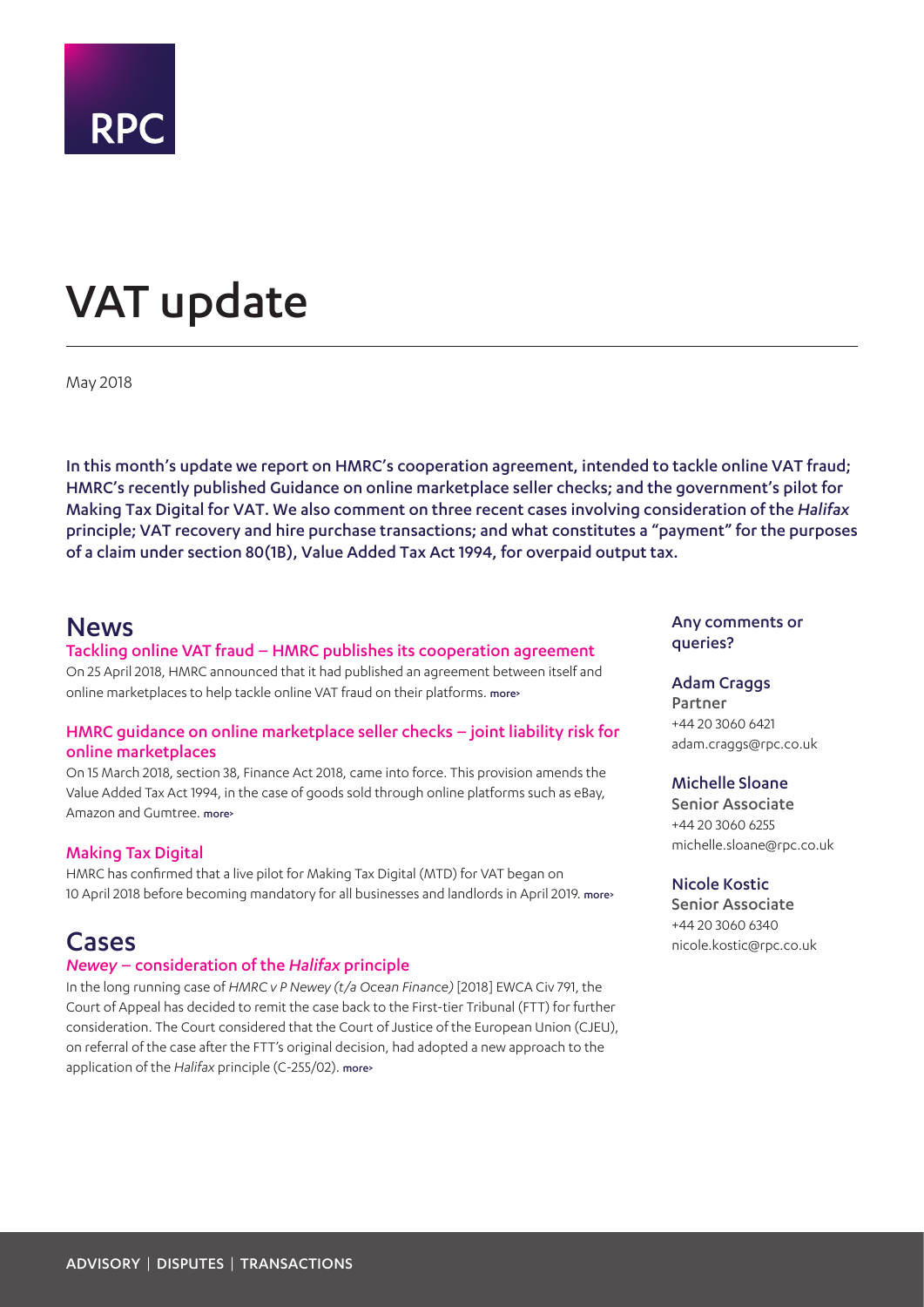# *Volkswagen Financial Services* – AG's opinion on VAT and hire purchase transactions

On 3 May 2018, Advocate General Spuznar released his opinion in *Volkswagen Financial Services UK Ltd* (C153/17), in which he expressed the opinion that the current UK VAT treatment of vehicle purchase agreements is incorrect. [more>](#page-5-0)

# *Rank Group* – validity of section 80 claims

In *Rank Group plc v HMRC* [2018] UKFTT 0251 (TC), the FTT has decided that there was no valid claim under section 80(1B) Value Added Tax Act 1994 (VATA) and that the "set off" provisions of sections 81(3) and 81(3A) VATA, did not result in the taxpayer making a "payment" to HMRC. [more>](#page-7-0)

# About this update

The VAT update is published on the final Thursday of every month, and is written by members of [RPC's Tax team.](https://www.rpc.co.uk/expertise/disputes-litigation-and-investigations/tax-disputes)

We also publish a Tax update on the first Thursday of every month, and a weekly blog, [RPC's Tax Take.](https://www.rpc.co.uk/perspectives/?topic=tax-take)

To subscribe to any of our publications, please [click here.](https://sites-rpc.vuturevx.com/5/8/landing-pages/subscribe-london.asp)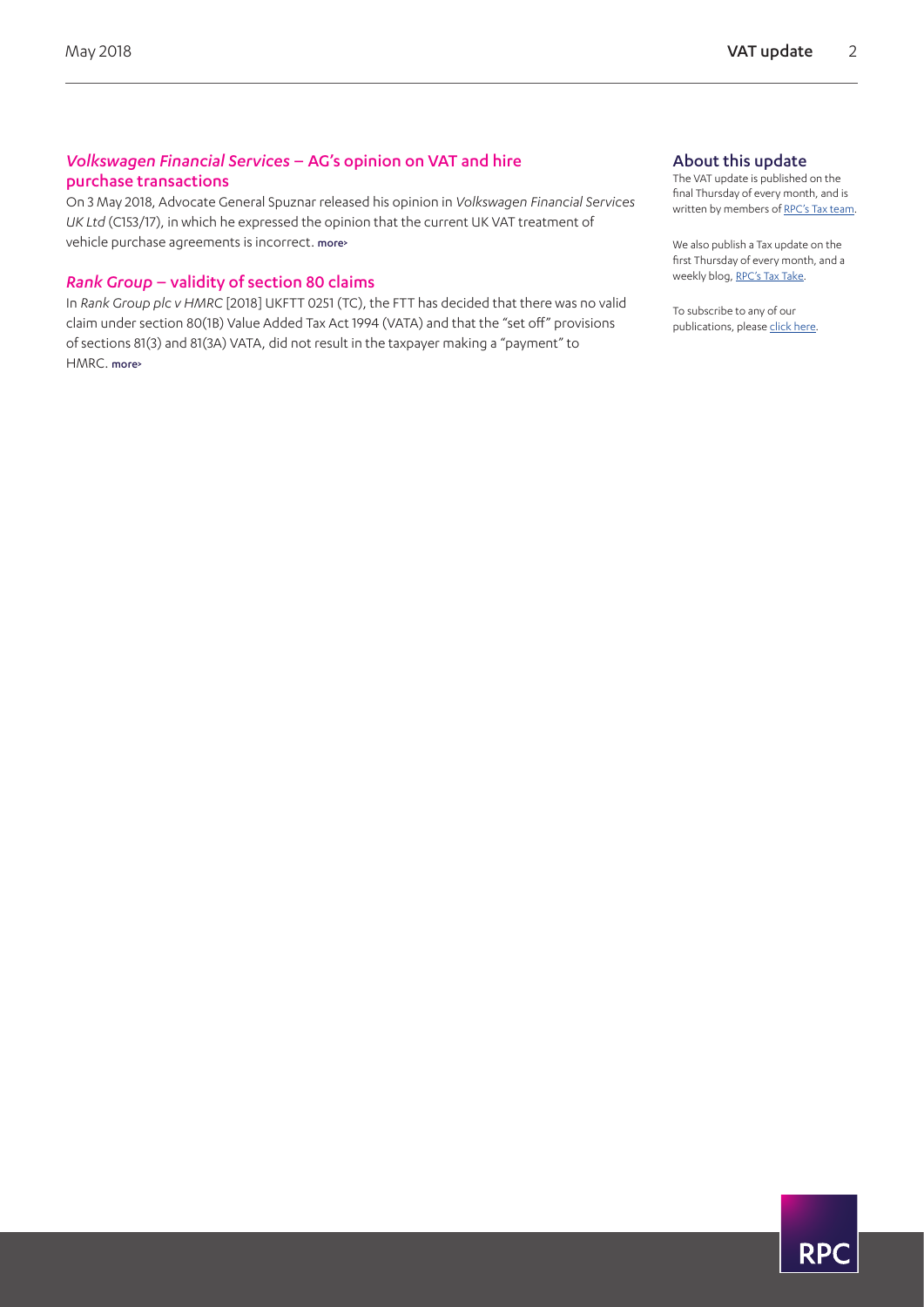# News

#### <span id="page-2-0"></span>Tackling online VAT fraud – HMRC publishes its cooperation agreement

On 25 April 2018, HMRC announced that it had published an agreement between itself and online marketplaces to help tackle online VAT fraud on their platforms.

Under this agreement, a marketplace agrees to provide HMRC with data relating to online traders in bulk rather than on a case by case basis. The marketplace will also help online traders better understand their UK registration obligations and respond swiftly when notified by HMRC of potential non-compliant traders.

HMRC intends to publish a list of signatories to the agreement, which will be updated regularly.

The scheme is voluntary and the agreement is not legally binding, however, non-accession could have reputational ramifications. Online marketplaces wishing to sign up or anyone who would like more information should contact HMRC at: [indirecttax.vatsncfteam@hmrc.gsi.gov.uk.](mailto:indirecttax.vatsncfteam%40hmrc.gsi.gov.uk?subject=)

This cooperation agreement is part of HMRC's ongoing efforts to combat VAT fraud and promote VAT compliance relating to transactions carried out in online marketplaces.

A copy of the agreement is available to view [here.](https://www.gov.uk/government/publications/hmrc-and-online-marketplaces-agreement-to-promote-vat-compliance/tackling-online-vat-fraud-and-error-the-role-of-online-marketplaces-in-co-operating-with-hmrc-the-agreement)

#### [Back to contents>](#page-0-0)

# <span id="page-2-1"></span>HMRC guidance on online marketplace seller checks – joint liability risk for online marketplaces

On 15 March 2018, section 38, Finance Act 2018, came into force. This provision amends the Value Added Tax Act 1994, in the case of goods sold through online platforms such as eBay, Amazon and Gumtree.

The effect of the amendments is that if operators of a platform knew or "ought to have known" that a non-UK seller was not accounting for VAT, and does not act, HMRC will have the power to treat both the seller and the operator as jointly and severally liable for any under declaration of VAT.

The new rules place additional requirements on operators of online platforms to undertake due diligence checks on their sellers. If HMRC identify any seller on an online marketplace that has not met their VAT requirements, they will issue the operator with a "joint and several liability" notice. The operator will then usually have 30 days to stop the seller from offering goods for sale in the UK on the marketplace.

A copy of HMRC's Guidance on the checks an online marketplace operator must carry out is available to view [here.](https://www.gov.uk/guidance/vat-online-marketplace-seller-checks)

For further details of the new rules, readers are referred to our article published on 30 April 2018, which is available to view [here.](https://www.rpc.co.uk/perspectives/retail-therapy/value-added-new-vat-joint-liability-risk-for-online-marketplaces/)

#### [Back to contents>](#page-0-0)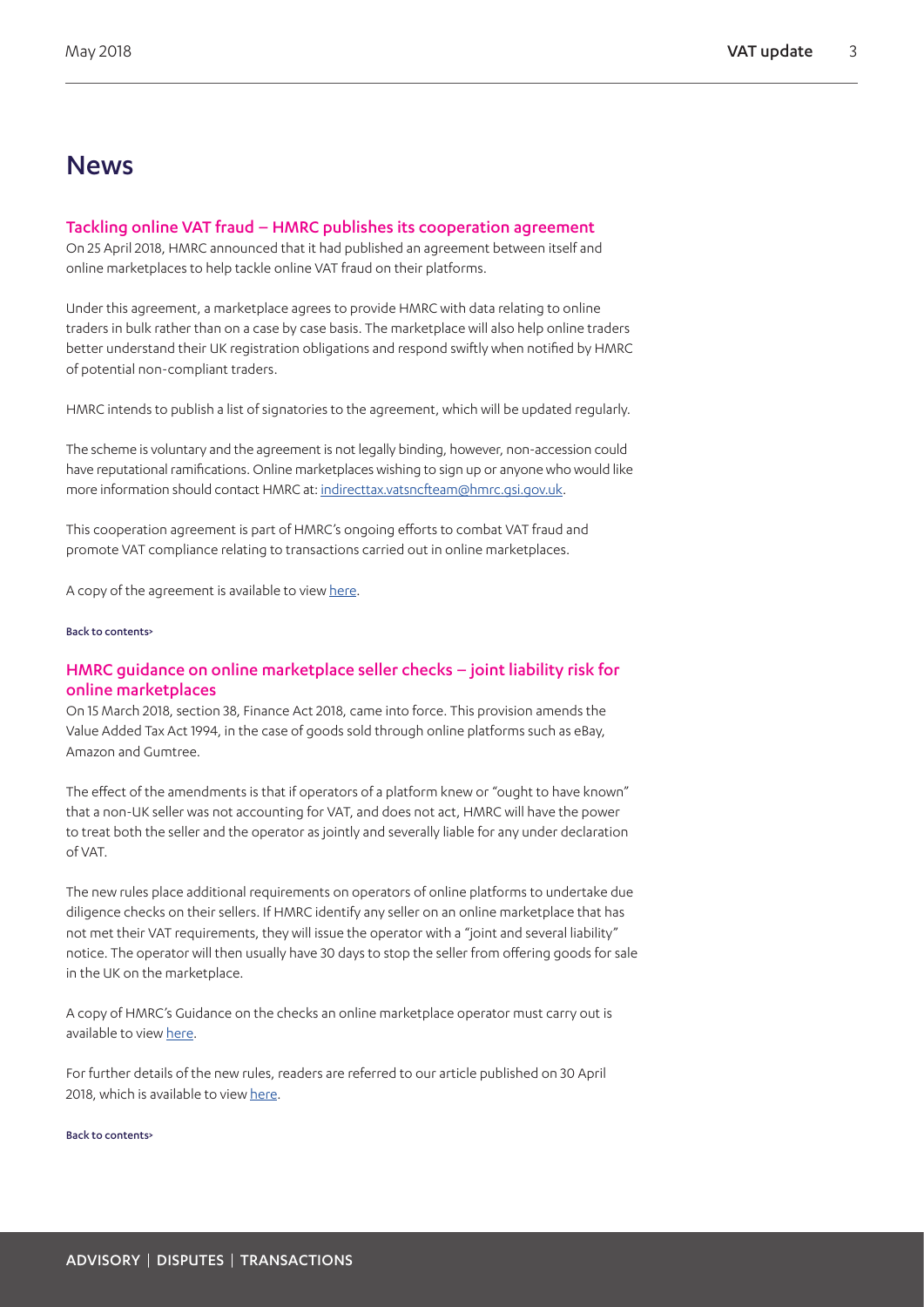# <span id="page-3-0"></span>Making Tax Digital

HMRC has confirmed that a live pilot for Making Tax Digital (MTD) for VAT began on 10 April 2018 before becoming mandatory for all businesses and landlords in April 2019.

Taxpayers participating in the pilot are self-employed sole traders or businesses that have been invited to join the pilot by HMRC.

Participants in the pilot are being given the opportunity to submit their returns using the new system. HMRC intends to monitor progress to ensure the system works as intended.

Under the new MTD requirements, from April 2019, businesses and landlords with a VAT turnover above the threshold of £85,000, will be required to set up a digital tax account and record their tax affairs using online accounting software or an app. This will be a significant change from the current online filing system.

A list of MTD compatible software products is yet to be published, but such a list is expected to be released shortly. Progress is also being made on guidance relating to MTD. HMRC is expected to share revised draft guidance for comment next month.

An overview of the government's MTD proposals is available to view [here](https://www.gov.uk/government/publications/making-tax-digital/overview-of-making-tax-digital).

[Back to contents>](#page-0-0)

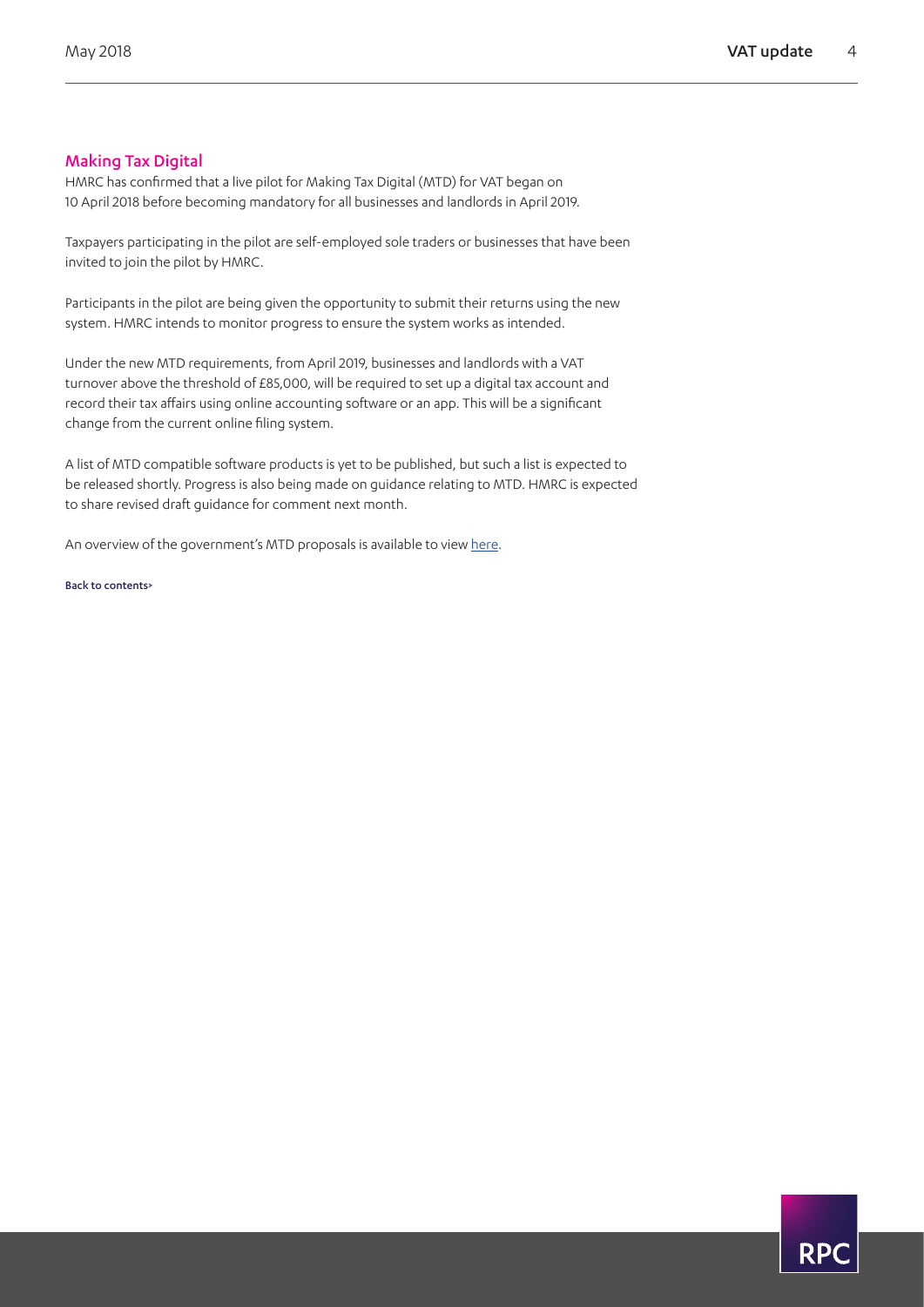# Cases

# <span id="page-4-0"></span>*Newey* – consideration of the *Halifax* principle

In the long running case of *HMRC v P Newey (t/a Ocean Finance)* [2018] EWCA Civ 791, the Court of Appeal has decided to remit the case back to the First-tier Tribunal (FTT) for further consideration. The Court considered that the Court of Justice of the European Union (CJEU), on referral of the case after the FTT's original decision, had adopted a new approach to the application of the *Halifax* principle (C-255/02).

#### Background

The case concerns Mr Newey's restructuring of Ocean Finance, which sought to minimise irrecoverable VAT incurred on advertising services. Ocean Finance transferred a UK loan broking business to an entity in Jersey, which outsourced the processing operations back to the UK. The effect of this was that the supplies made by Ocean Finance were in the UK (where the recipients belonged) and therefore remained exempt. However, the advertising services were not subject to UK VAT, as the supplier of the services was in Jersey.

The issue was whether the restructuring constituted an abuse of law under the *Halifax* principle.

The FTT found in favour of the taxpayer. It held that the establishment of the Jersey entity was not itself abusive, because, if the scheme was genuine and not a sham, it was not contrary to the purpose of the VAT Directive. The FTT found that there were no exempt supplies in the UK.

HMRC appealed to the Upper Tribunal (UT).

Before the matter came before the UT for determination, a number of questions were referred to the CJEU on the interpretation of a "supply" for the purposes of the Directive. The CJEU provided further guidance suggesting that the contractual relationships could be redefined to reflect the economic reality of the situation. Taking into account a number of factors, in particular, Mr Newey's financial interest and his business relationships with the other parties, the CJEU suggested 'it is conceivable that' the effective use and enjoyment of the advertising services was in the UK. This was for the national court to decide, following an analysis of all the relevant circumstances of the case.

The UT, taking account of the CJEU's guidance, dismissed HMRC's appeal. The UT reviewed the FTT's findings and held that its conclusion that there were no exempt supplies was a conclusion that had been open to it and did not result from any error of law. The scheme, which had commercial features, was not 'wholly artificial' and therefore was not abusive.

HMRC appealed to the Court of Appeal on the basis that the UT did not identify an error of law and it was therefore not open to the UT to consider whether the FTT had been entitled to reach the conclusion it did (section 12, Tribunals, Courts and Enforcement Act 2007).

## Court of Appeal judgment

The Court decided to remit the case to the FTT.

The Court concluded that the decisions of both the FTT and the UT were based on material errors of law. In particular, the FTT had lost sight of the fact that the Jersey entity was providing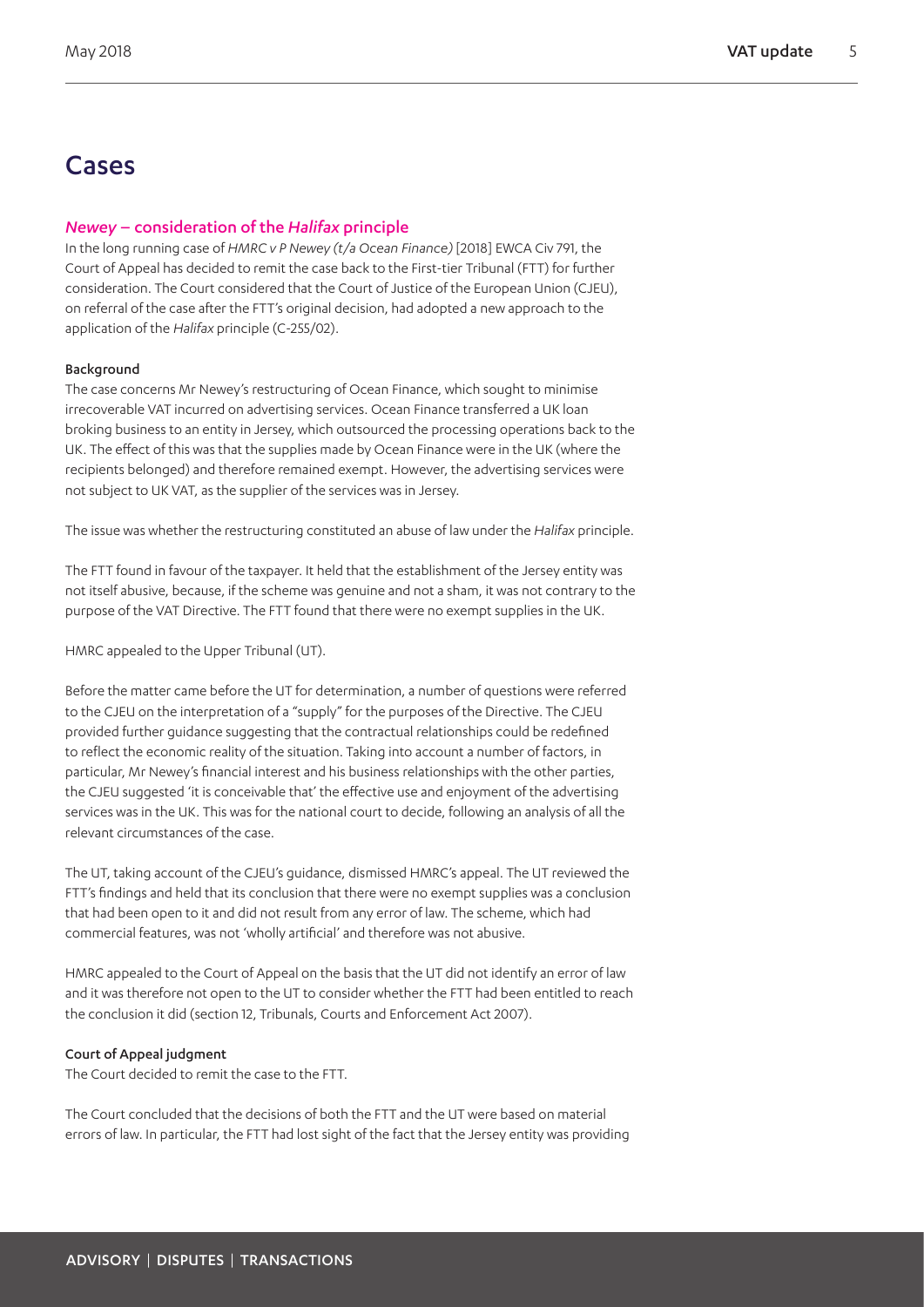loan broking services in the UK. This was incorrect because the place of supply of the loan-broking services supplied to the lenders was the UK, by virtue of article 16 of the VAT (Place of Supply of Services) Order SI 1992/3121. It was noted that the UT had not considered this error material to the FTT's conclusion, but the Court disagreed. In the Court's view, it infected the FTT's whole consideration of the abuse issue.

In addition, and in light of the CJEU's guidance, the Court considered that the critical question of whether the insertion of the Jersey company was "artificial" had not been assessed following receipt of the CJEU's guidance.

In the Court's view, the CJEU's judgment means that arrangements do not necessarily need to be "wholly artificial". The question is whether the arrangements are "artificial" having taken into account the business relationships actually entered into between the parties and the continued role of Mr Newey in those arrangements, and whether they reflect the underlying commercial reality.

The Court referred to the CJEU's comments that it was "conceivable" that the advertising services were received in the UK. Whilst the Court thought this indicated a low likelihood, it acknowledged that the actual relationships had to be assessed in light of relevant factors such as whether the supplier is under another's overall control; has the necessary knowledge and expertise; bears commercial risk; and performs the decisive elements of the service, or subcontracts them. The Court concluded that no such evaluation had been carried out and did not feel able to undertake such an evaluation itself and remake the decision. As the FTT had already heard the witnesses, the FTT was the correct body to perform that task and it therefore remitted the case to the FTT for determination.

#### Comment

This case is an important case on the scope of the abuse of rights principle in VAT cases. In the Court's view, the CJEU's judgment has changed the way the *Halifax* principle should be applied and it will be interesting to see how the FTT applies this new approach.

A copy of the judgment is available to view [here.](http://www.bailii.org/ew/cases/EWCA/Civ/2018/791.html)

#### [Back to contents>](#page-0-0)

## <span id="page-5-0"></span>*Volkswagen Financial Services* – AG's opinion on VAT and hire purchase transactions

On 3 May 2018, Advocate General Spuznar released his opinion in *Volkswagen Financial Services UK Ltd* (C153/17), in which he expressed the opinion that the current UK VAT treatment of vehicle purchase agreements is incorrect.

#### Background

The case was referred to the CJEU by the UK Supreme Court. The issue in the case is whether Volkswagen Financial Services (VWFS) is able to recover VAT paid on overhead costs incurred in its provision of hire purchase agreements.

Regular readers of our Updates will recall that we reported on the Supreme Court's decision in our April 2017 Update, a copy of which is available to view [here](https://www.google.co.uk/url?sa=t&rct=j&q=&esrc=s&source=web&cd=1&cad=rja&uact=8&ved=2ahUKEwjhp-vcz5nbAhUFZKwKHRE-AUMQFjAAegQIARAt&url=https%3A%2F%2Fwww.rpc.co.uk%2F-%2Fmedia%2Frpc%2Ffiles%2Fperspectives%2Ftax-take%2F17164_updt_vat-update-april-2017_email.pdf&usg=AOvVaw1hk2BsCMrfts4-RyM59DYB).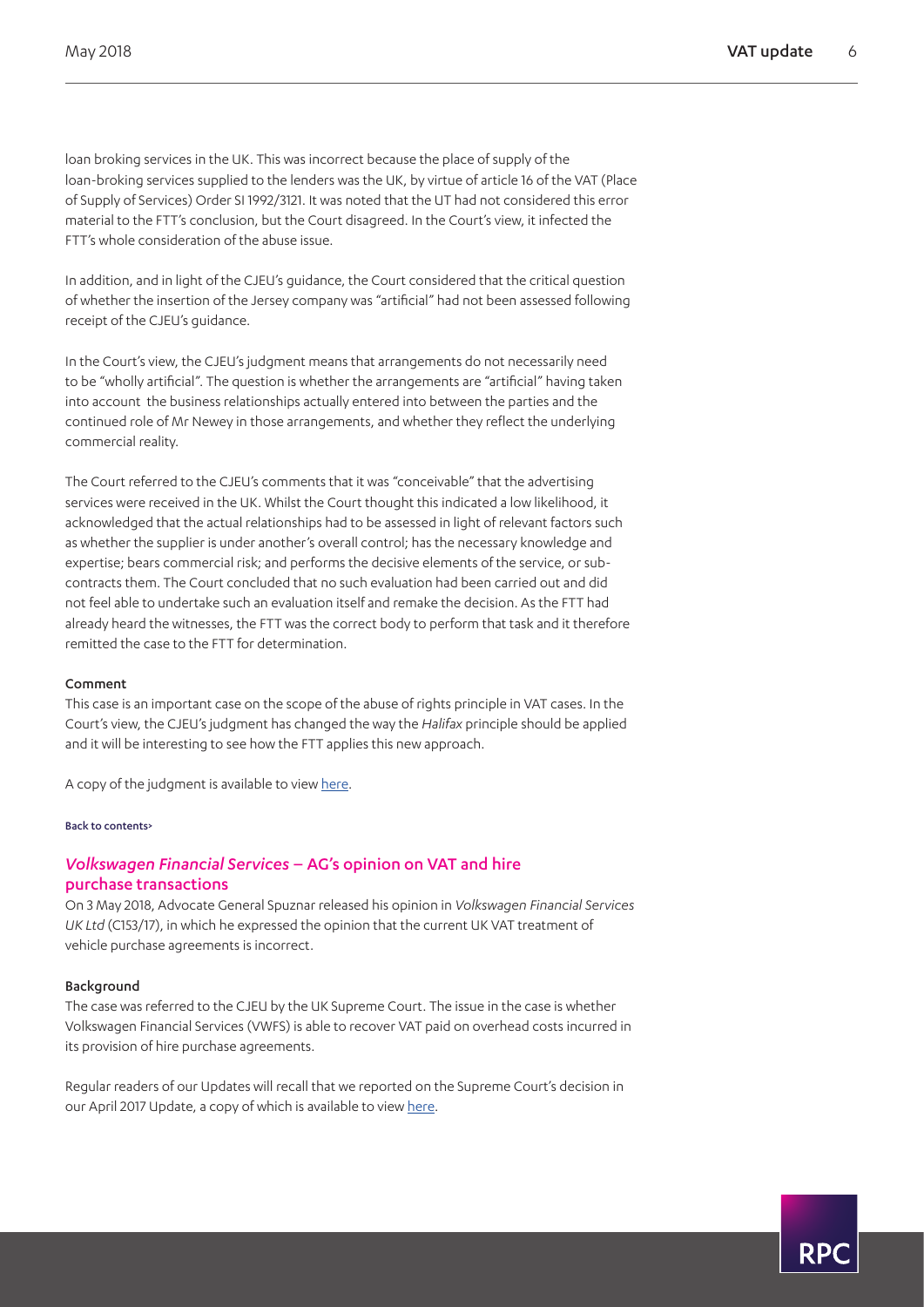Briefly, VWFS is an ultimately owned subsidiary of the Volkswagen Group. The company exists solely to provide prospective buyers of the Volkswagen Group's vehicles with a hire purchase finance option. When a customer purchased a vehicle on hire purchase, VWFS would acquire the vehicle from a dealer and then supply the vehicle to the customer, charging the customer the same price as it had paid the dealer.

For VAT purposes, VWFS was treated as making two separate supplies: a taxable supply of the vehicle (in respect of which it accounted for output tax on the price of the vehicle) and an exempt supply of finance. However, VWFS could only deduct input tax in respect of the taxable supplies. Although some of its expenditure was directly attributable to the taxable supplies, some, such as expenditure on general business overheads, could not be directly attributed to specific supplies.

Given the difficulty in assessing which expenses could be deducted, HMRC agreed a partial exemption special method with VWFS for valuing the proportion of the residual input tax attributable to the exempt transactions. VWFS interpreted that method as enabling it to recover 50% of the input tax on its overheads on the basis that the overheads were wholly attributable to both the taxable and exempt supplies. HMRC considered that the overheads were wholly attributable to the exempt supplies of finance, and the input tax in respect of such supplies was therefore irrecoverable.

The FTT and the Court of Appeal found in favour of VWFS, concluding that the overheads could be treated as cost components of both the taxable and exempt supplies. The UT agreed with HMRC's approach that as the taxable supply was at cost, the overheads could only be attributable to the exempt supply.

On appeal, the Supreme Court decided that guidance was required from the CJEU in respect of HMRC's approach to the apportionment of residual input tax.

#### AG's opinion

Following a review of the relevant authorities, the AG agreed with HMRC that a cost must be a cost component of a taxable supply to be deductible. However, the AG also agreed with VWFS that factually some of the goods and services contributing to the overheads must be used for its taxable transactions.

The AG then went on to consider the UK's treatment of hire purchase contracts. Although this was not part of the questions that had been referred, in his opinion, it was not possible to give a correct response to the matter without addressing this issue.

In the view of the AG, the current UK treatment of splitting a supply of a vehicle on hire purchase terms into an exempt supply and taxable supply is flawed and inconsistent with EU legislation. In his view the hire purchase agreements constitute a single transaction that should not be split into several transactions, each of which is treated differently for VAT purposes. He considered splitting a transaction in this way is artificial and contrary to the principle of fiscal neutrality, reduced tax revenue and distorted competition.

In light of this, the AG suggested that in addition to carrying out an analysis of the questions which had been referred for a ruling, the CJEU should also address the issue of the tax treatment of hire purchase agreements. In the opinion of the AG, such transactions should be treated as a single taxable supply, with the right to deduct all the VAT on associated costs.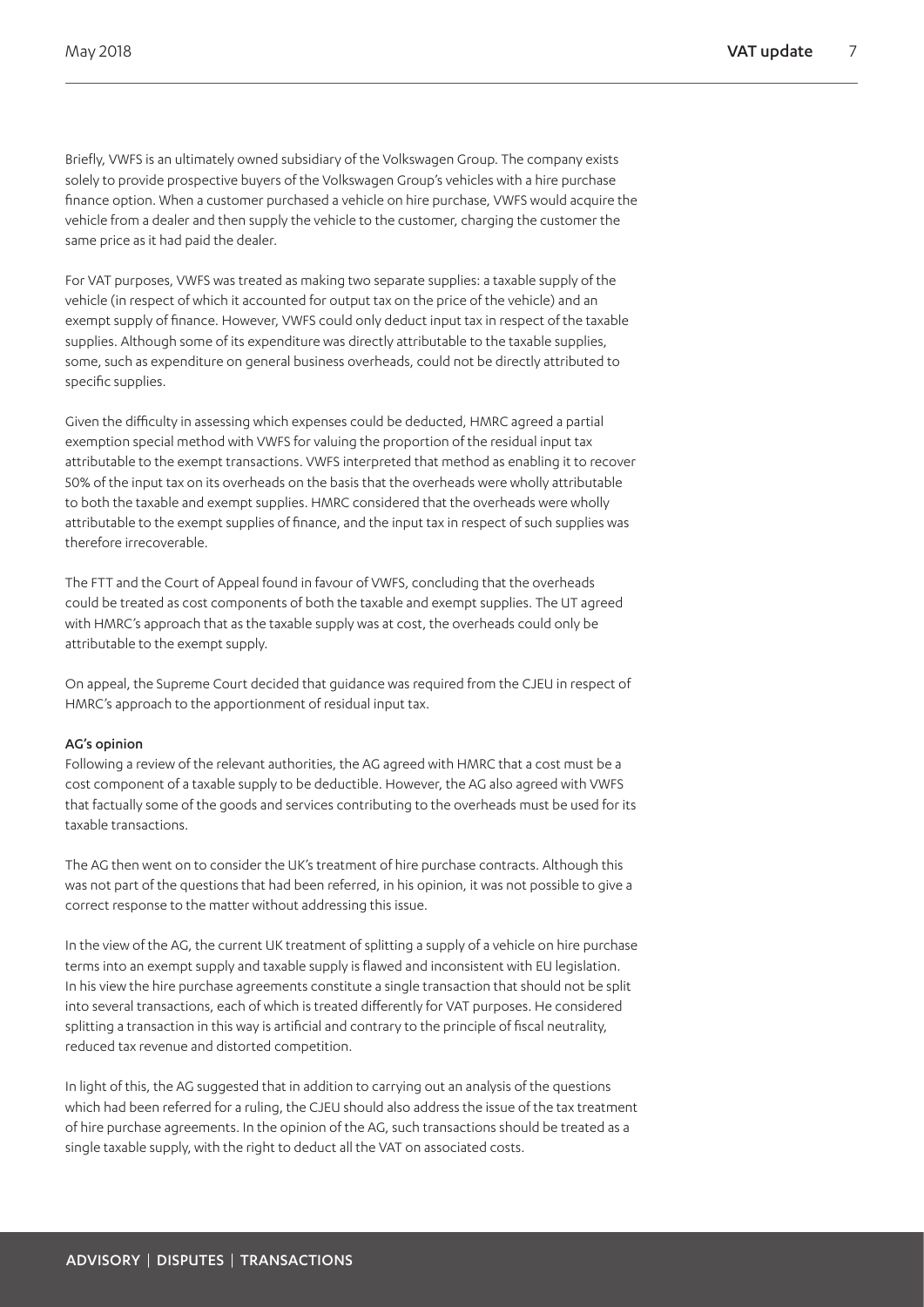#### Comment

Having opined that hire purchase agreements are taxed incorrectly in the UK, the AG essentially reformulated the questions that the referring court should consider. It will be interesting to see if the CJEU follows the AG's approach. If it also considers that the transactions should be treated as a single taxable supply, this will result in a significant change in the VAT treatment for hire purchase businesses across a range of sectors.

The CJEU's judgment is expected shortly, following which the matter will be referred to the Supreme Court to determine what proportion of residual input tax (if any) is recoverable by finance houses.

A copy of the AG's opinion is available to view [here.](http://curia.europa.eu/juris/document/document.jsf?text=&docid=201709&pageIndex=0&doclang=en&mode=lst&dir=&occ=first&part=1&cid=809493)

[Back to contents>](#page-0-0)

#### <span id="page-7-0"></span>*Rank Group* – validity of section 80 claims

In *Rank Group plc v HMRC* [2018] UKFTT 0251 (TC), the FTT has decided that there was no valid claim under section 80(1B) Value Added Tax Act 1994 (VATA) and that the "set off" provisions of sections 81(3) and 81(3A) VATA, did not result in the taxpayer making a "payment" to HMRC.

#### Background

Rank operates a number of bingo clubs, making supplies of mechanised and cash bingo to members of the public. Until 2009, in accordance with HMRC's then practice, Rank treated its supplies of bingo as taxable. However, following the decision of the CJEU in the joined cases of *Linneweber* (C-453/02) and *Savva Akriditis* (C-462/02), it was established that Rank's supplies should have been treated as exempt for VAT purposes.

Rank made claims under section 80, VATA, for the repayment of overpaid VAT. HMRC paid three of those claims (Claims (i) to (iii)) and in doing so, required Rank to take into account both the VAT that it wrongly paid and also input tax for which it was wrongly given credit. HMRC rejected the fourth claim as being out of time.

Rank complained to HMRC on the grounds that HMRC had deducted too much by way of over-credited input tax when dealing with Claims (i) to (iii). HMRC rejected that claim (The "Birmingham Hippodrome claim"). Rank appealed against that decision but was unsuccessful in that litigation.

The current appeal proceeded on the basis that HMRC was correct to reject the fourth claim on the grounds that it was out of time.

In the current appeal, Rank argued that it had made a valid claim under section 80(1B) and that it was entitled to the amount claimed applying the relevant statutory conditions and the principles set out in *Birmingham Hippodrome Theatre Trust v HMRC* [2014] EWCA Civ 648. That case established that where HMRC relies on section 81(3A), it must take into account all of the consequences of the same mistake and, in particular, must take into account all other over and under-declarations.

HMRC argued that there was no valid claim under section 80(1B) and in any event Rank was not entitled to the sum claimed.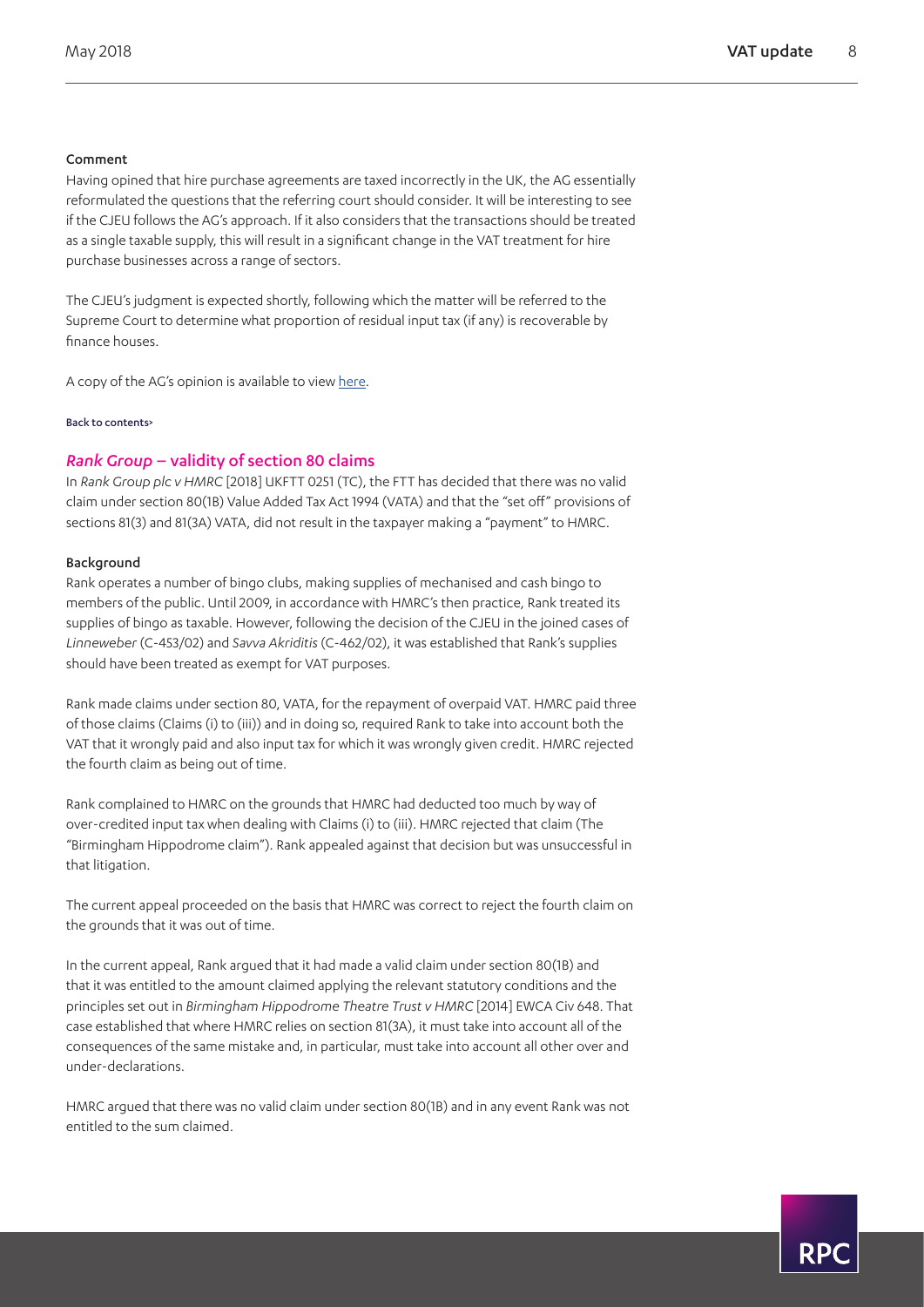#### FTT decision

The appeal was dismissed.

The FTT confirmed that section 80, as worded at the relevant time, envisaged a gross claim for credit of output tax which is then diminished by operation of sections 81(3) and 81(3A).

With regard to section 81(3), the FTT observed that there are two pre-conditions that must be satisfied in order for this provision to apply, namely, an amount must be due from HMRC and that person must be liable to pay a sum by way of VAT, penalty interest or surcharge. In the instant case, the FTT held that HMRC was out of time to recover over-credited input tax by way of assessment under section 73 in relation to Claims (i) to (iii), and therefore the second condition in section 81(3) was not satisfied.

The FTT did consider that the conditions referred to in section 81(3A), namely, HMRC have a liability to pay an amount to a person, the amount falls to be paid or repaid in consequence of a mistake and, by reason of that mistake a liability to pay was not assessed, had been satisfied when Claims (i) to (iii) were made. Accordingly, any limitation on the time within which HMRC was entitled to take any steps for the recovery of the amount of over-credited input tax should be disregarded in determining whether that sum is required by section 81(3) to be set against the gross output tax.

Applying the guidance provided by the Upper Tribunal in *Birmingham Hippodrome* [2013] UKUT 57 (TCC) (which was not disturbed by the Court of Appeal), for the purposes of section 81(3), the input tax which Rank over claimed in the periods that were relevant to Claims (i) to (iii), was to be treated as if it was "VAT due" to HMRC even though HMRC had not assessed Rank as being liable to repay the over claimed input tax and even though HMRC was, at the time Claims (i) to (iii) were made, out of time to assess Rank.

What was crucial was whether Rank had made a "payment" to HMRC for the purpose of section 80(1B). In the view of the FTT, Rank had not made a payment to HMRC.

In the view of the FTT, as section 80(2A) envisaged that Claims (i)-(iii) would be settled by the making of a single net payment, Parliament could not have intended that single net payment to be disaggregated into multiple payments when determining whether a further claim could be made under section 80(1B).

In arriving at its decision, the FTT was influenced by the potential impact on time limits. If the process of settling over-claimed input tax in relation to Claims (i)-(iii) involved Rank making a "payment" to HMRC, that could introduce further claims under section 80(1B) which could lead to taxpayers re-opening claims long after all relevant deadlines had passed. In the view of the FTT, such a result would not be consistent with the VAT legislation, which provides that claims can be made no later than 4 years after the end of the relevant accounting period.

Although the FTT acknowledged that the decision in the *Birmingham Hippodrome* case was released after Rank's claims and as a result, Rank could not have known of possible arguments linked to that case, the FTT held that in making the Birmingham Hippodrome claim, Rank was either seeking to amend Claims (i)-(iii), or to appeal against HMRC's decisions on those claims. Rank was not in time to take either of those steps and this was another reason why the FTT held the appeal must fail.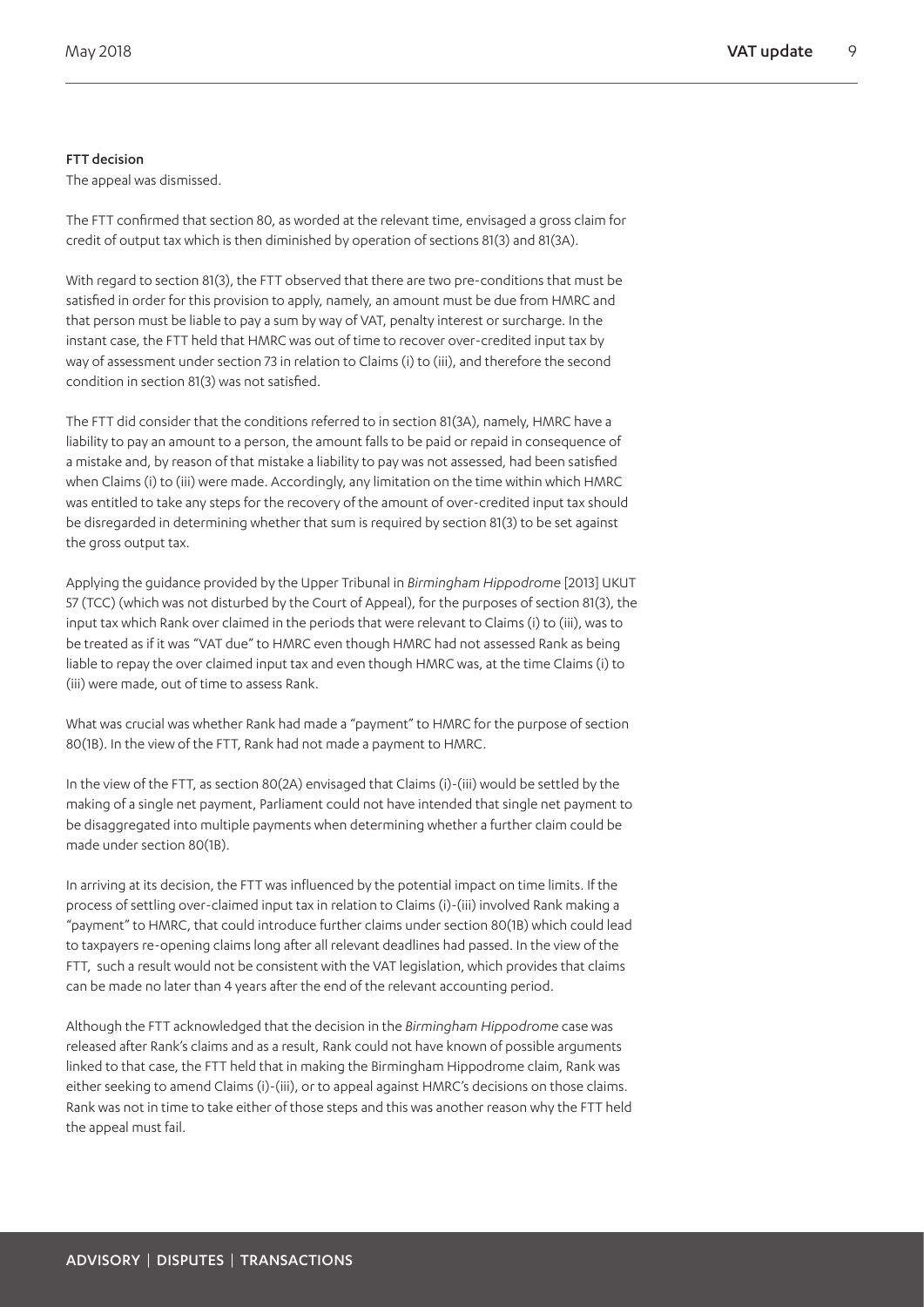#### Comment

Each case must of course be decided on its own particular facts and although in the circumstances of this case, the FTT concluded that Rank had not made a "payment" for the purposes of the legislation, it will not always be the case that the operation of the set off provisions of sections 81(3) and 81(3A) will result in the taxpayer not making a payment.

A copy of the FTT's decision is available to view [here](http://www.bailii.org/uk/cases/UKFTT/TC/2018/TC06483.html).

#### [Back to contents>](#page-0-0)